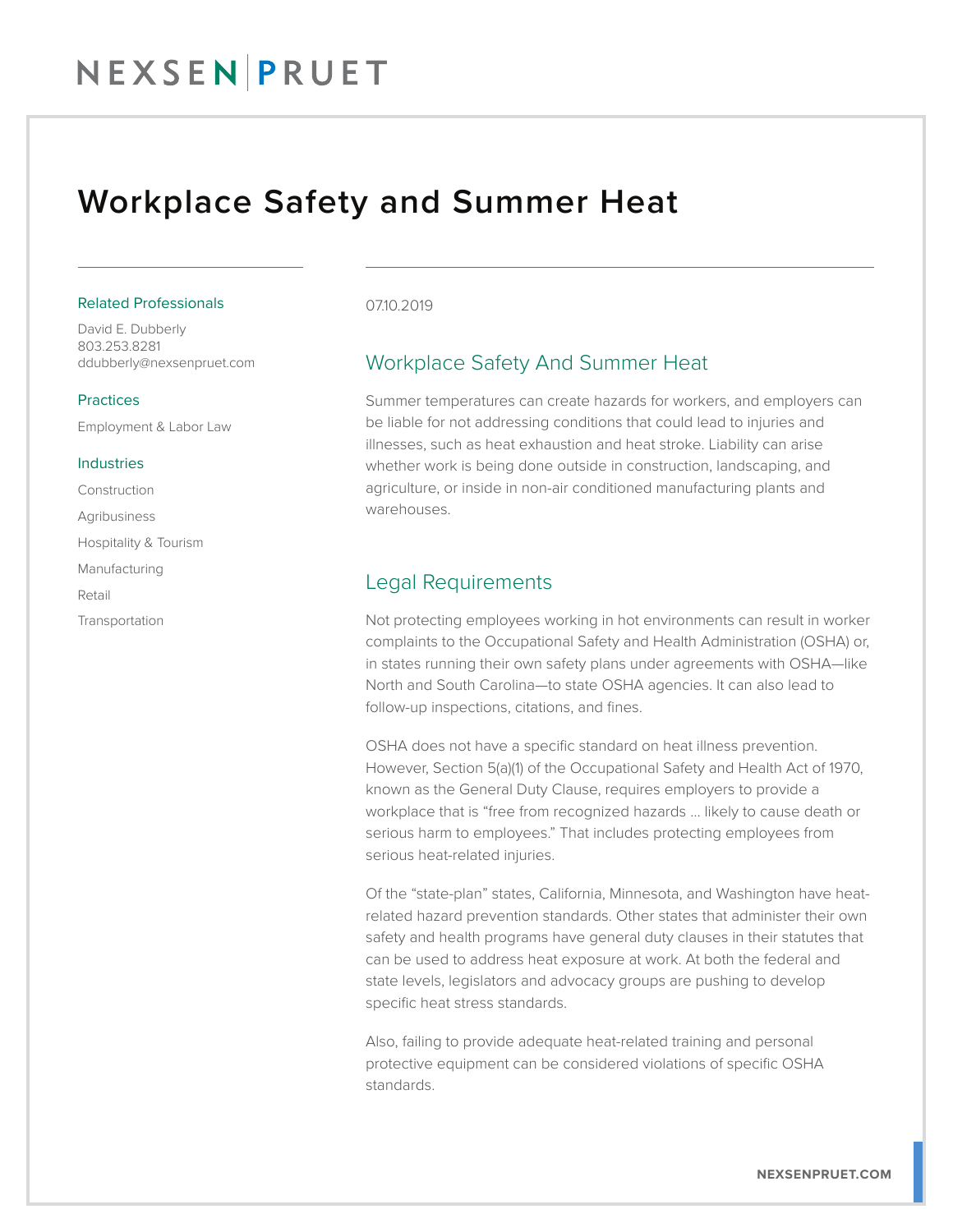## NEXSEN PRUET

Beyond OSHA actions, heat-related injuries can also lead to worker's compensation claims, and exposing employees to dangerously hot conditions can result in criminal prosecution.

### Recent OSHRC Decision

Recently OSHA lost a case in which it had cited an employer under the General Duty Clause for exposing employees "to the hazard of excessive heat from working on a commercial roof in the direct sun." An administrative law judge affirmed the citation, but on February 28, 2019, the Occupational Safety and Health Review Commission (OSHRC) reversed that decision by a 2-1 vote.

The backdrop for the case, *Secretary of Labor v. A.H. Sturgill Roofing, Inc.*, was the death of a temporary employee after he suffered a heat stroke on his first day on the job. The worker was a 60-year-old man who, unbeknownst to the employer, had multiple preexisting medical conditions. The work being done consisted of removing a building's roof so a new one could be installed. At the hottest part of the day, the heat index was 85°F.

The OSHRC ruled that OSHA did not present enough evidence to meet some of the requirements for a General Duty Clause violation. But the case may have gone against the employer if the company had known about the employee's preexisting conditions; if the heat index had been higher; or if other employees had gotten sick. Many observers see the *Sturgill* decision as providing a road map for OSHA to follow in presenting evidence the next time it has a heat exposure case based on the General Duty Clause.

## Strategies for Employers

To reduce the risks of potential liability associated with employing workers in hot conditions, businesses may consider adopting a heat illness prevention plan that incorporates precautions like these:

- $\rightarrow$  Encouraging employees to wear loose fitting and light-colored clothing
- $\rightarrow$  Encouraging employees who work outside to wear a hat and sunscreen
- $\rightarrow$  Requiring rest breaks at regular intervals
- $\rightarrow$  Encouraging employees to drink cold water at regular intervals
- $\rightarrow$  Giving new employees less strenuous tasks as they get acclimated to working in the heat
- $\rightarrow$  Training employees on the dangers of heat illness and on how to respond to a heat-related emergency

Not considering prevention strategies like these can put workers at risk and can lead to legal issues for businesses.

If you have questions about the application of OSHA regulations or how to address heat hazards in the workplace, contact the Nexsen Pruet Employment and Labor Law Group.